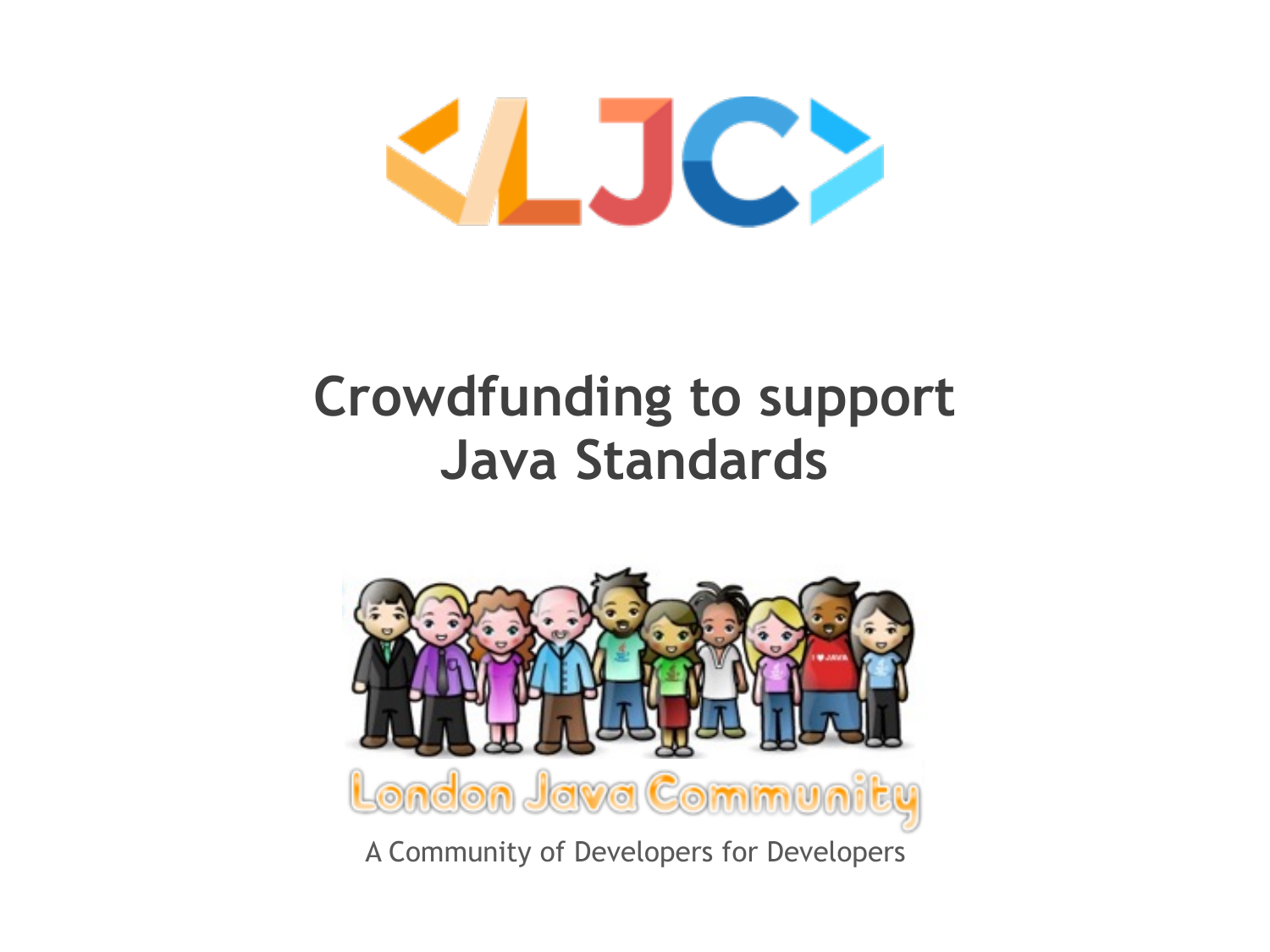# **Why do we need to Crowdfund?**



There have been significant changes in the ecosystem:

- Java 9's introduction of the new module system
- The new 6 monthly release cycle for Java SE
- Oracle's new support policy for Java SE / OpenJDK
- The move of Java EE to the Eclipse Foundation

#### *"For Java SE there's a real Python 2/3 split concern"*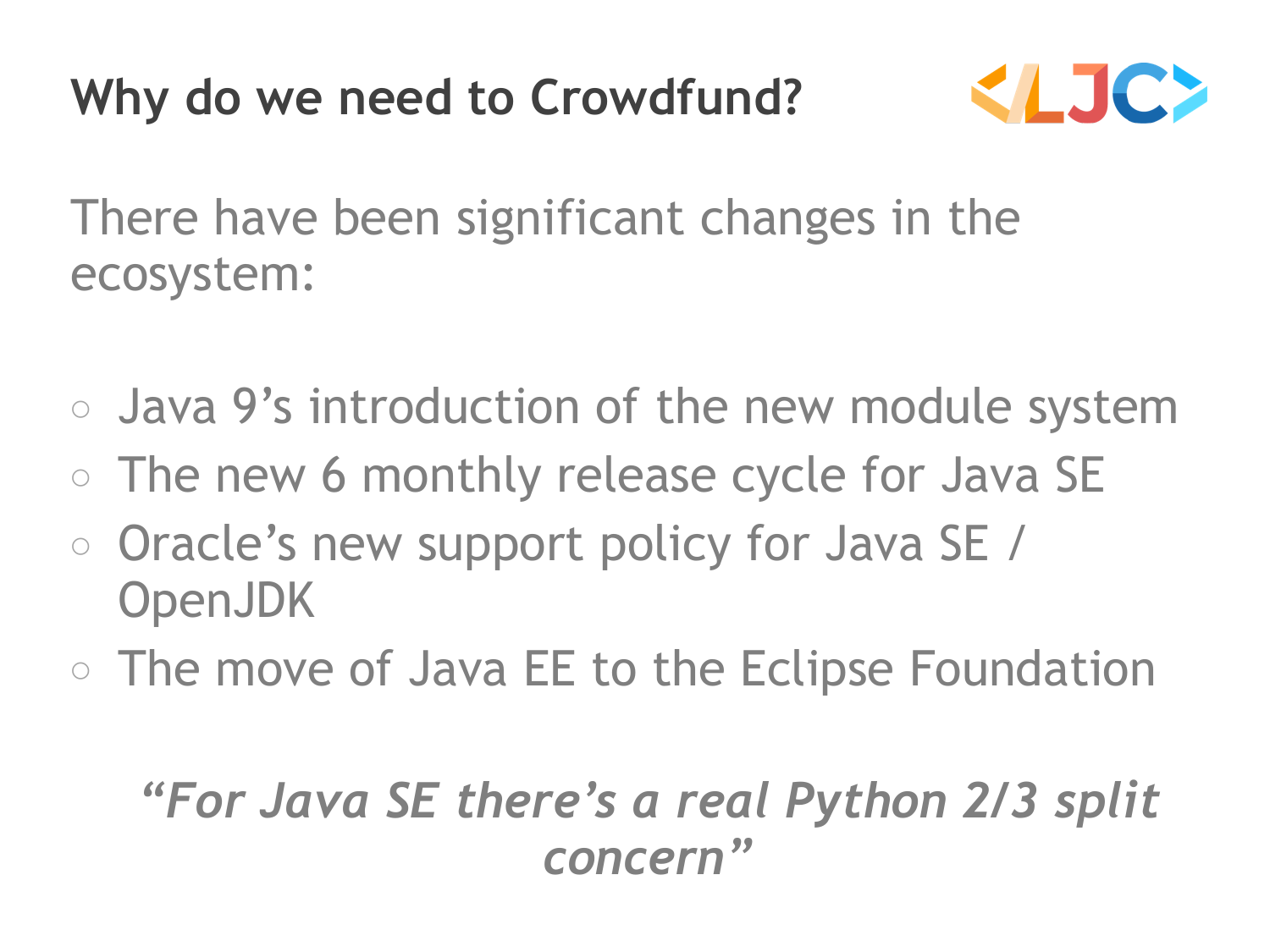

There are several projects and communities that the Java standards ecosystem relies on, yet are underfunded or under resourced. For example:

- Apache Maven (Jigsaw JSR)
- Jakarta EE (Java EE JSR Migrations)
- Joda Time (JSR 310)

○ …

- ASM / ByteBuddy (Java SE JSRs)
- AdoptOpenJDK Build Farm (Java SE JSRs)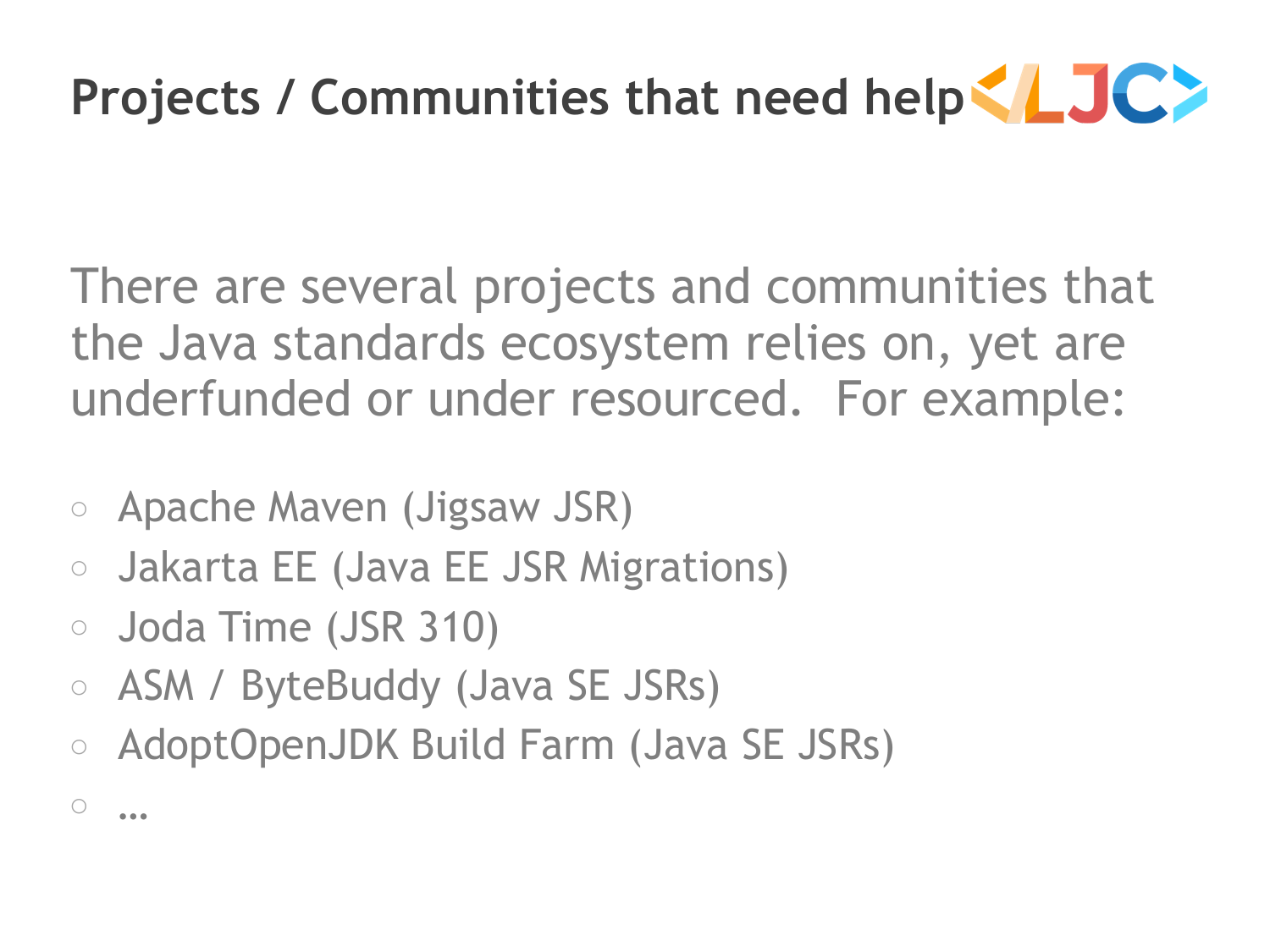### **Crowdfunding Strategic Goal(s)**



Ensure that there's end user community / vendor neutral engineering support for under resourced projects.

- 1. Ensure free access to OpenJDK / Java SE.
- 2. 1<sup>st</sup> Class support for Jigsaw at Apache Maven.
- 3. Help Jakarta EE move faster.
- 4. Ensure important Java SE tooling support stays up to date.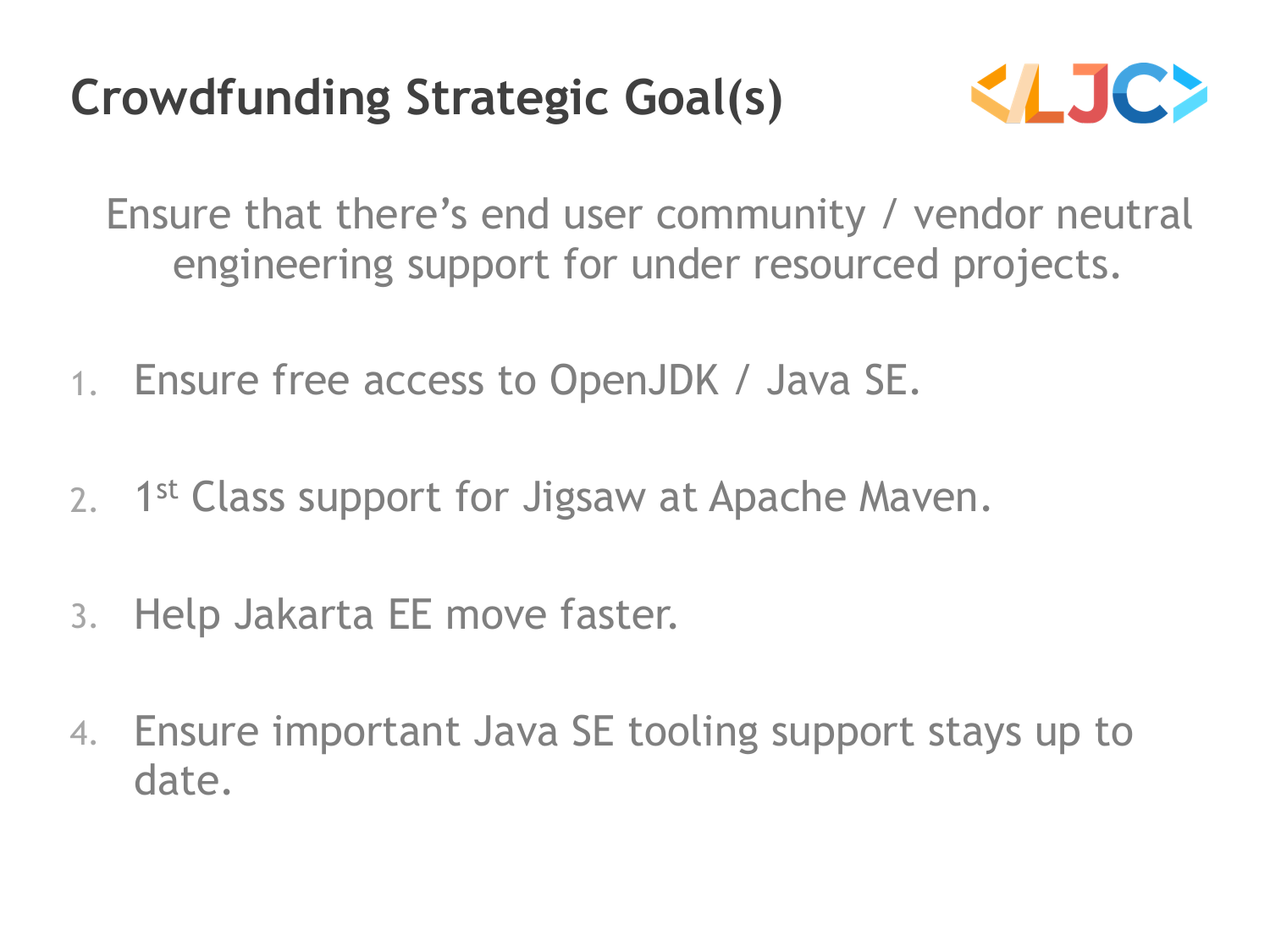#### **Next Steps**



- 1. The LJC has hired a Crowd Funding specialist to plan out the campaign(s).
- 2. Minimal Aim is to support 3 full time engineers (**\$2-300K/yr**)
- 3. Specific Goals and Rewards are being fleshed out.

e.g. Donating **\$25** towards Apache Maven's open issue to support a module repository gets you a *"Make Maven Great Again"* Tshirt.

 e.g. Donating **\$10,000** towards an LJC Engineer to work on the Adopt Build Farm gets you Gold Sponsorship with the LJC itself (vendor pitches and marketing to our 6500 members) + more.